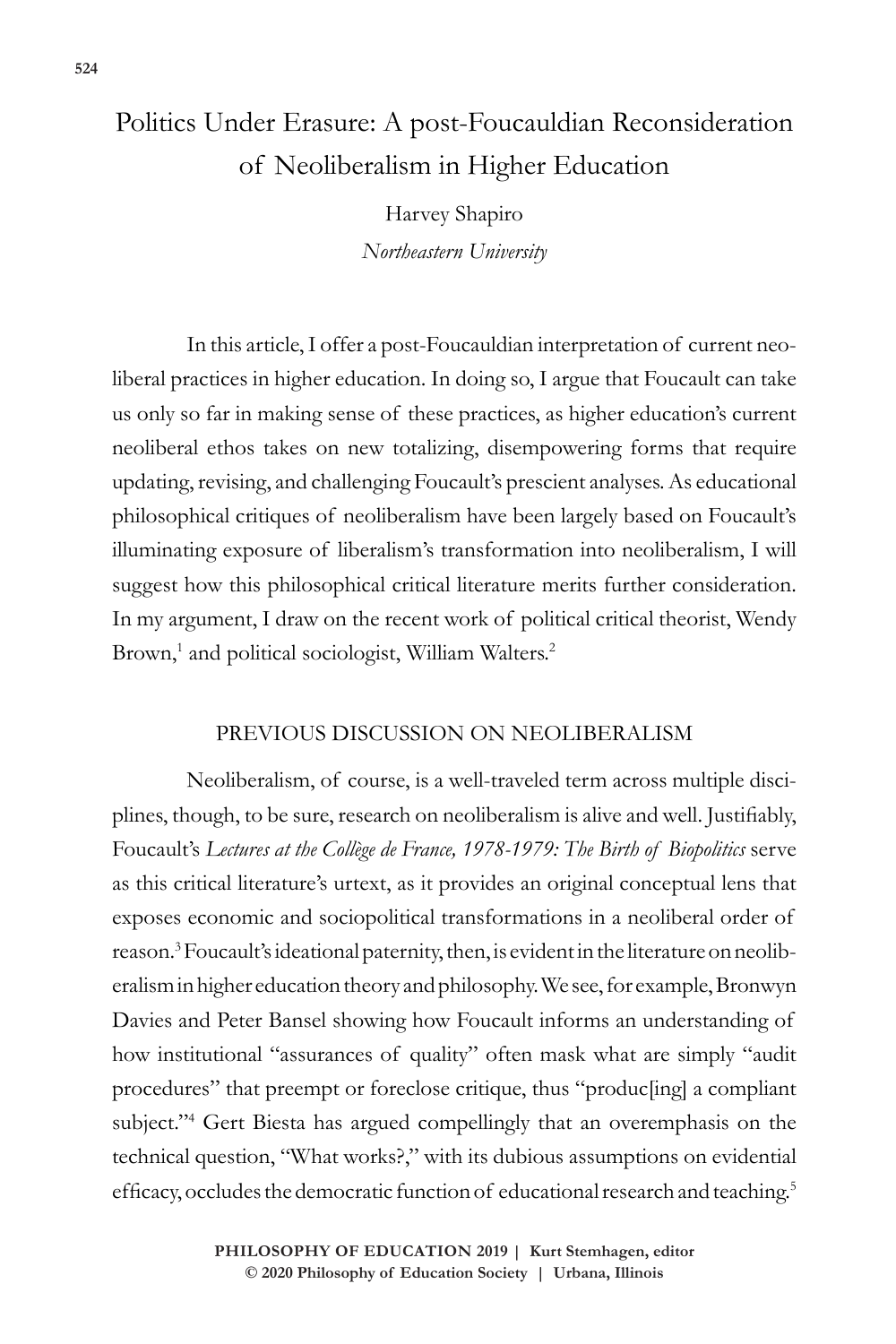Gaile Cannella and Mirka Koro-Ljungberg point out higher education's increasingly dominant market focus in constructing students and faculty as consumers, service providers, human capital, and entrepreneurial selves.<sup>6</sup> And, John Levin and Aida Aliyeva note what they consider to be facultys' unwitting complicity with neoliberal principles.<sup>7</sup> It is also noteworthy, for the purposes of this article, that these examples allude to a certain neoliberal indirection and concealment within our quotidian professional and institutional practices.

I maintain, however, that others depart from or misinterpret Foucault's explanations of neoliberalism, particularly when they characterize it as an ideology, a dogma, a philosophy, or a conscious utilitarianism that advocates for market values.<sup>8</sup> These characterizations are inconsistent with Foucault's argument that neoliberalism is an "order of reason," a "political rationality," and an "economic rationality," that transforms the human into a *homo oeconomicus* who pursues its own interests. Foucault's attributions suggest pervasive, meta-cognitive, or meta-behavioral qualities, and, at times, indirection – a "conduct of conduct," to use Foucault's well-known phrase.

# BEYOND FOUCAULT'S *HOMO OECONOMICUS* AND MARKETIZATION: UNDERMINING THE POLITICAL

In Wendy Brown's recent book, *Undoing the Demos: Neoliberalism's Stealth Revolution,* there are three aspects of Foucault's claims and assumptions with which she takes issue: His assertion that the neoliberal subject, i.e, *homo oeconomicus,*  primarily pursues its own interests, his very *limited* attention to *homo politicus* as the human being's political nature (with its implications for governance), and his conception of human capital as an *acquisition or possession* of the subject. Each of Brown's objections has significant implications for how we recognize and respond to neoliberalism in higher education.

For Foucault, the neoliberal *homo oeconomicus*'s principal motivation is pursuing its own interests: "[A] subject of interest within a totality which eludes him and which nevertheless founds the rationality of his egoistic choices."<sup>9</sup> Much of the discourse on neoliberalism in higher education relies on this assertion that interest plays a central role in the decisions and conduct of the neoliberal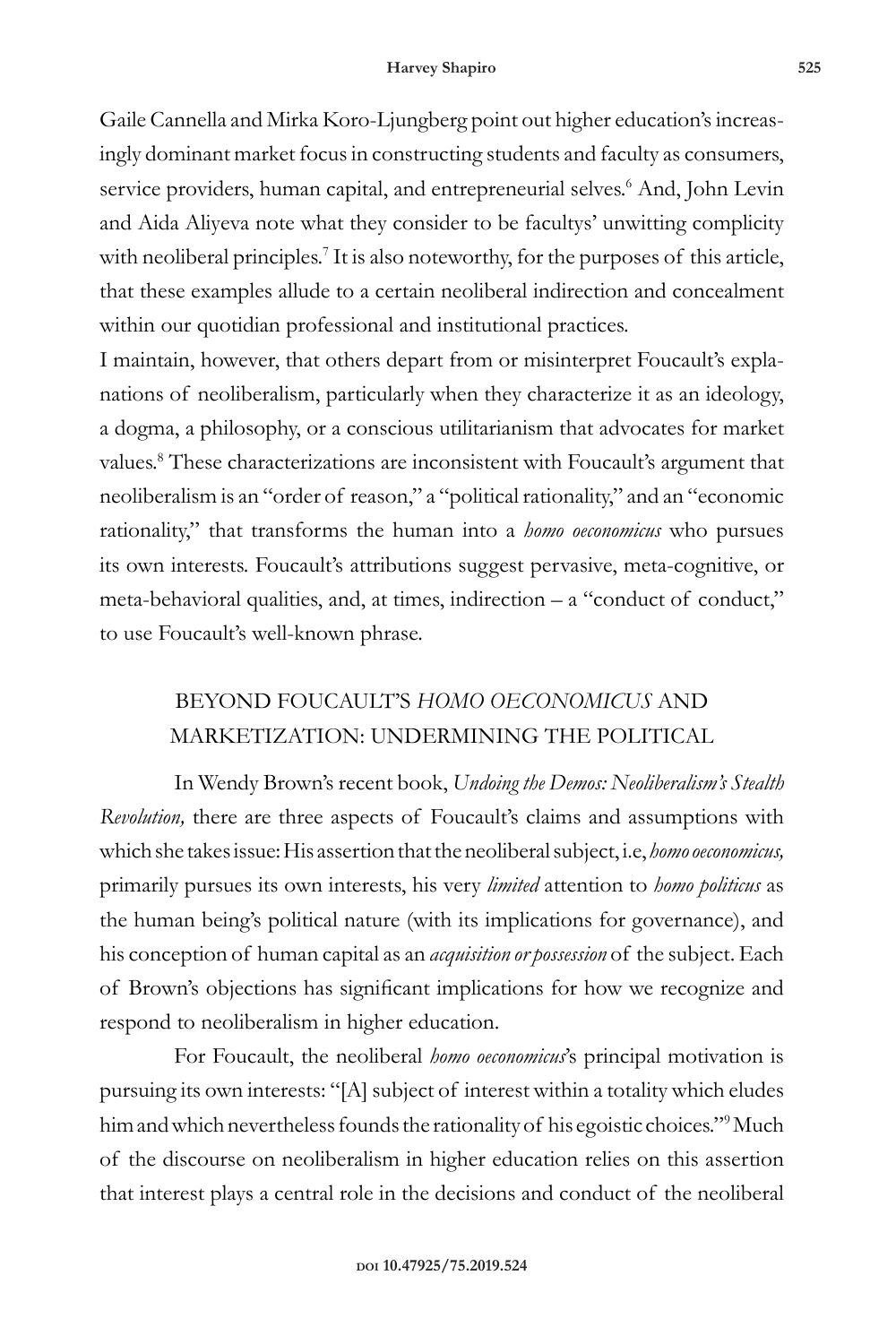*homo oeconomicus*. For example, writing in the journal *Educational Philosophy and Theory,* Natasha Jankowski and Staci Provezis characterize *homo oeconomicus* as a "self-interested market subject."10 Paraphrasing Foucault and Adam Smith, David Meens writes in the journal *Educational Theory* that "individual agents act in pursuit of their individual self-interest, as they understand it … optimiz[ing] their self-interests in order to optimize overall efficiency."11 Michael Peters offers a keynote to this discourse on neoliberal self-interest in describing the "entrepreneurial self that 'responsibilizes' the self to make welfare choices … that insures the individual against risk … in making consumer choices concerning education as a service" and who "must calculate the risks of their own self-investments."<sup>12</sup> Extending this characterization of the neoliberal entrepreneurial self, Maarten Simons writes that "learning as investment" involves an "entrepreneurial relation to the self" that assumes "who we are and who we will become is always the result of the informed choices we make and of the goods we produce in order to meet our own needs."13 Indeed, precisely this kind of motivation and conduct is a central feature of Foucault's notion of *homo oeconomicus*: The neoliberal subject acts according to self-interest, the perceived merits of which iterate and increasingly magnify interest as a driving force.<sup>14</sup>

 Brown, however, contests Foucault's claim that "interest" is the driving force of neoliberal subjectivity.15 Her objection rests on her argument that the neoliberal subject is so conjoined with the perceived greater good of economic expansion, that it can readily be sacrificed to it.<sup>16</sup> In the neoliberal demand for self-investing and self-providing, it would seem that that the subject is pursuing its own interests. However, on closer examination, this self-reliant investing and providing must cohere with overall economic health to which that individual could be, and often is, sacrificed. As Brown puts it, "forcing the subject to become a responsible self-investor and self-provider – reconfigures the correct comportment of the subject from one naturally driven by satisfying interests to one forced to engage in a particular form of self-sustenance that meshes with the morality of the state and the health of the economy."17

Thus, as Brown demonstrates, "reconciling individual with national or other collective interests is no longer the contemporary problem understood to be solved by markets."<sup>18</sup> Rather, self-interested conduct and pursuit are sup-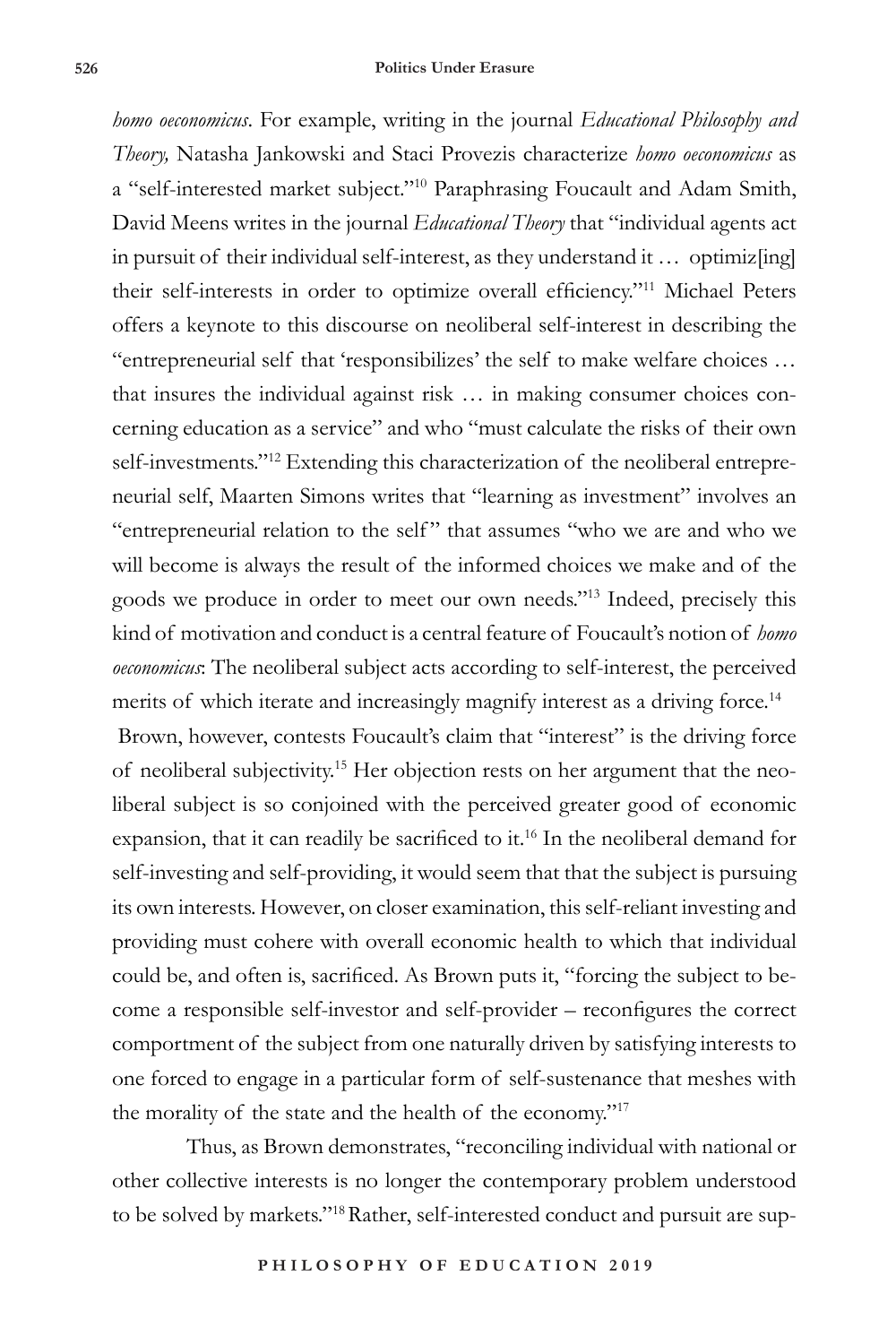#### **Harvey Shapiro 527**

planted in the "production through governance of responsibilized citizens who appropriately self-invest in a context of macroeconomic vicissitudes and needs that make all of these investments into practices of speculation."19The subject, then, is *subjected* to this kind of responsibilization. Understanding how and why self-interest is pursued requires exposing this context of habitual subjectification. In fact, the liberal ideal of pursuing one's interests has been replaced with new management practices of "teamwork," and "stakeholder consensus"20 in pursuit of economic growth. These latter practices emerge as functions of what the critical literature on neoliberalism and governance refers to as devolution and responsibilization, which I will turn to below.

The neoliberal subject is speculative as it is vulnerable to market vicissitudes: "When individuals, firms, or industries constitute a drag on this good, rather than a contribution to it, they may be legitimately cast off or reconfigured—through downsizing, furloughs, outsourcing, benefits cuts, mandatory job shares, or offshore production relocation."21 Indeed, sacrifice and subjectification, are no strangers to higher education. Consider, for example, the vulnerable, self-investing faculty member subject to reorganization, repositioning, mission shifts, and program dismantling. Similarly, self-investing student, responding to shifting market forces, acting out of self-interest – could have their education rendered irrelevant, obsolete.

## HUMAN CAPITAL

I suggest, here, that this distinction—between Foucault's characterization of the neoliberal subject as the subject of interest and Brown's description of the speculative contemporary *homo oeconomicus* who is produced, responsibilized, and subjected to market shifts—emerges from their different understandings of "human capital." Human capital is a ubiquitous term in the discourse on neoliberalism; but it is polysemic. Foucault tends to view human capital as something human beings acquire or inherit, such as education or health.<sup>22</sup> To be sure, Foucault explains how acquired human capital is practically "inseparable from the person who possesses it."23 Nevertheless, human capital is "made of " "innate" and "acquired elements."<sup>24</sup> "Acquiring human capital" is "voluntary" as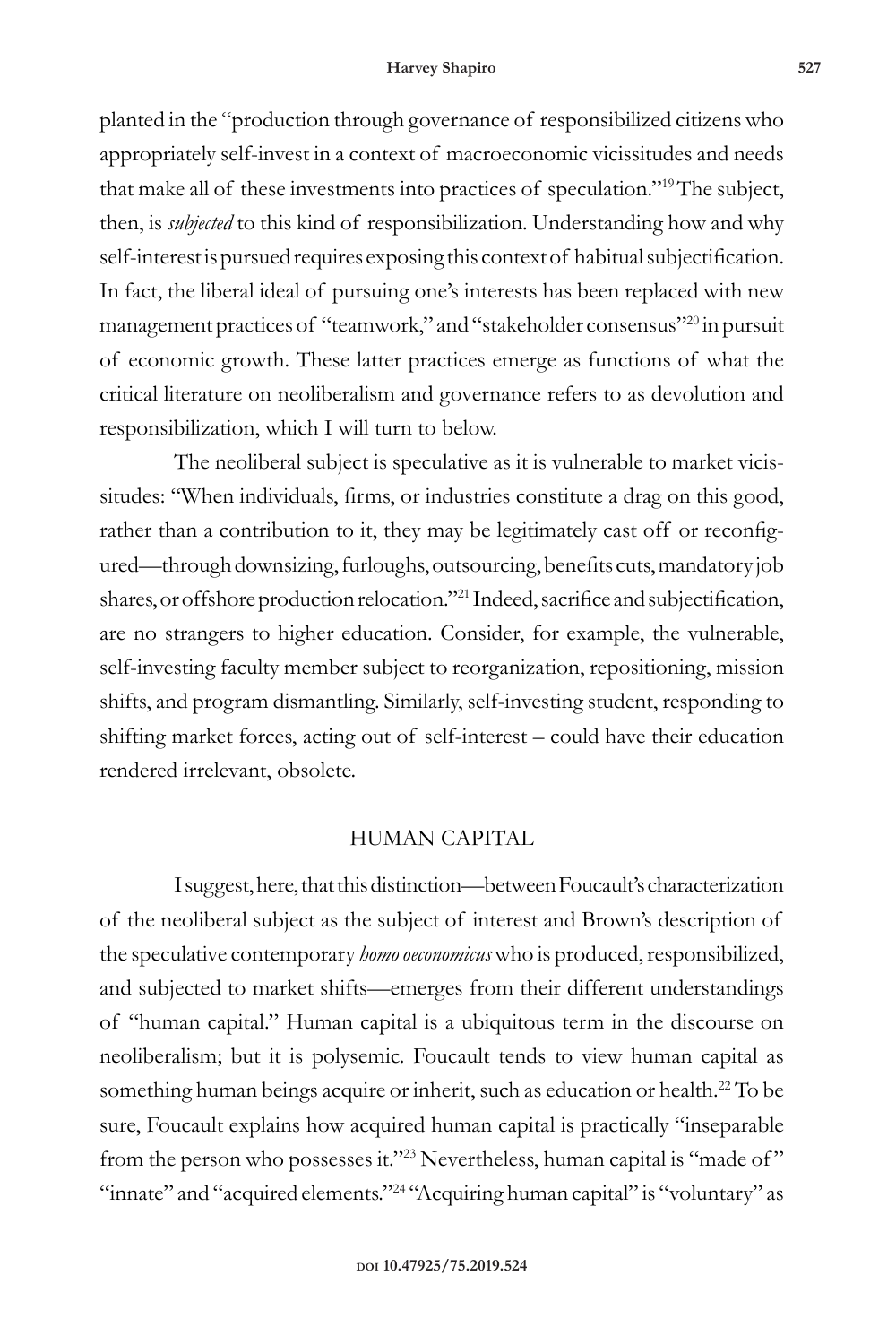it develops "in the course of individuals' lives."25 Whether inherited or acquired, Foucault's conception of human capital is something that a person "has,"<sup>26</sup> is "of individuals,"27 "possessed."28

Brown argues, however, that, in contemporary neoliberal practice and rationality, human beings do not simply *have* human capital. Rather, they are formed *as* and *become* human capital, and *only* human capital: "[N]eoliberal rationality recognizes and interpellates the subject only as human capital, making incoherent the idea of an engaged and educated citizen."29 Contemporary neoliberal subjects "*become* capital for themselves, but also for others, for a firm or a state, their investment value, rather than their productivity, becomes paramount."30 And, in becoming human capital, neoliberal subjects are not merely pursuing their interests; they are becoming capital of institutions, firms, organizations and states. Thus, their capital value and "investment value," rather than their competence, performance, and productivity, tend to determine their enduring worth.<sup>31</sup>

And, just here, in Brown's conception of the neoliberal subject *as* human capital, we can see significant moral and political implications. The capitalization of *homo oeconomicus* jettisons moral agency and individuality, dissolving political space, $32$  leaving a residual, ghostly negative space, rendering invisible the idea of the common, the public, the social.33

#### *HOMO POLITICUS*

Brown's critique of Foucault centers precisely on this "vanquishing" of the political, to which, she maintains, he gives but limited explicit attention. Indeed, she asserts the need to recognize an agonistic relationship between *homo politicus* and *homo oeconomicus* today.34 To be sure, Foucault is concerned with the function of rule, power, limits of power, freedom, and juridical rights in neoliberal society.35 Yet his argument lacks explicit attention to *homo politicus*, to Aristotle's human being who "is by nature a political animal," "by nature an animal intended to live in a polis."36 For Aristotle, politics is not simply association, as that of "bees" or an "animal herd." Politics emerges in uniquely human perception and discourse that "serve to reveal the advantageous and the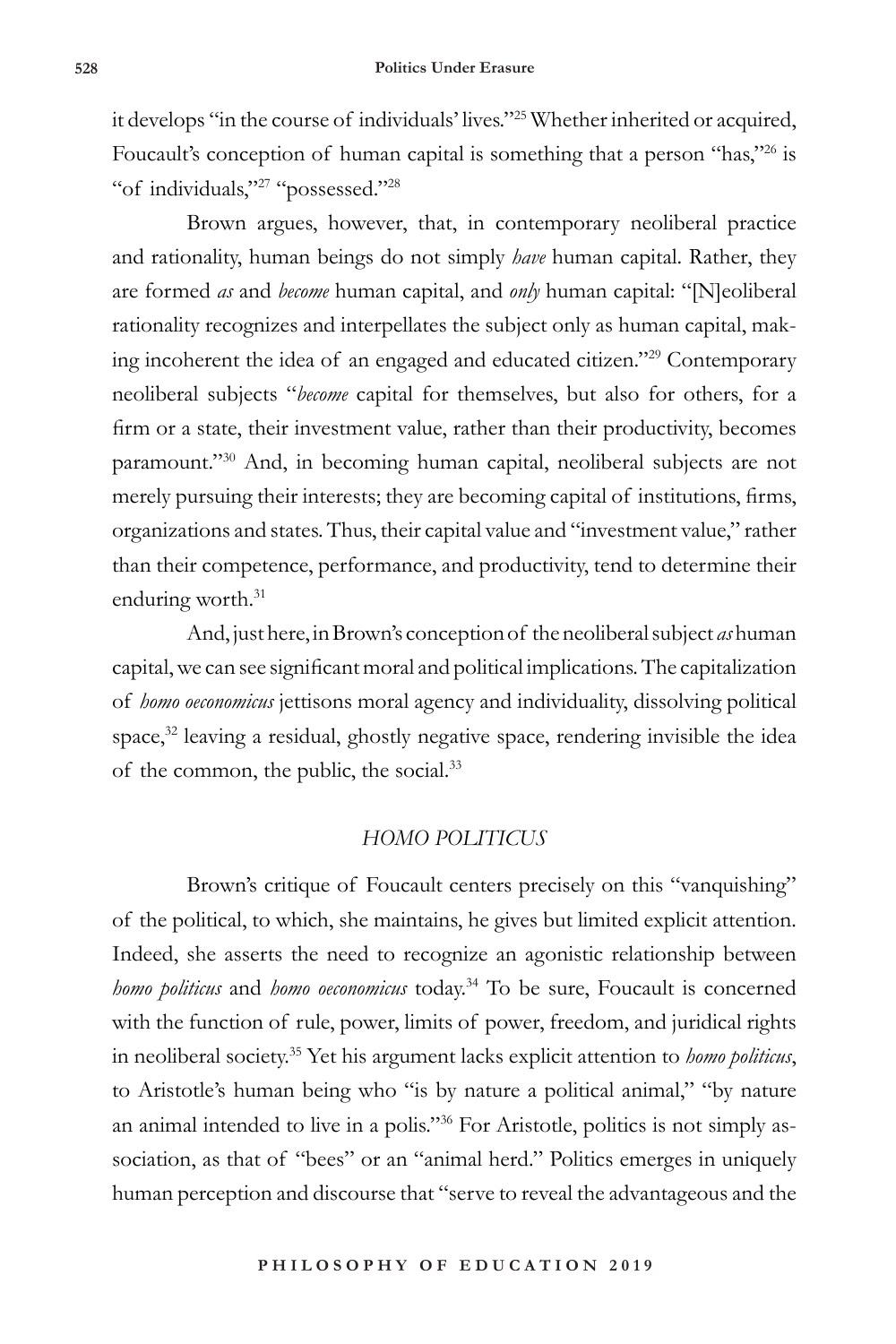harmful and hence also the just and unjust."37 It is in being *homo politicus* that one exercises moral and practical reason and courage, freely striving for just decisions, expressing and debating convictions in community.<sup>38</sup>

Drawing on Aristotle's *Politics*, Brown highlights his interrelatedness of "moral reflection, deliberation, and expression," on the one hand, and "generating multiple forms of association," on the other.<sup>39</sup> Moral dispositions, judgments, and deliberation inform how we associate with others on all levels, from the personal to the national to the global.<sup>40</sup> "What is missing in this picture" is the human being as *homo politicus*. Where, indeed, is Aristotle's human being who "is by nature a political animal," "by nature an animal intended to live in a polis."41 It is in being *homo politicus* that we "develop our distinctive capacities for association, speech, law, action, moral judgment, and ethics."42 In Brown's reading, Aristotle maintains a "naturalistic ontology" in which the "the economic" and "the political" coexist and enhance each other.<sup>43</sup> But it is the *political* quality of the human, rather than the economic, which facilitates "quests for political emancipation, enfranchisement, equality, and, in more radical moments, substantive popular sovereignty."44 Political yearnings and strivings cannot be explained by the neoliberal language of *homo oeconomicus*. Exclusively recognizing market-based responses and actions, in all aspects of life, preempts *homo politicus's* free expression and conduct and has far-reaching consequences, including foreclosing political organization and dissent.<sup>45</sup> This eclipse of the political is historical unprecedented.<sup>46</sup> Stripped of the political, the human being becomes simply an investment or divestment, in accordance with market standards and criteria. Consequently, the distinctively human *homo politicus*, striving toward a vision of the polis, is jettisoned.<sup>47</sup>

This tendency to dissolve the political explains, in part, what has come to be called the new governance, or, to use Foucault's term, "governmentality." A number of themes characterize neoliberal governance. One is its emphasis on process rather than institutions, viewpoints, or structures. A fluid, often Janus-faced, process, governance is what William Walters calls "a broad, dynamic, complex process of interactive decision-making that is constantly evolving and responding to changing circumstances."48

A second theme is "self-governing networks" and "self-regulating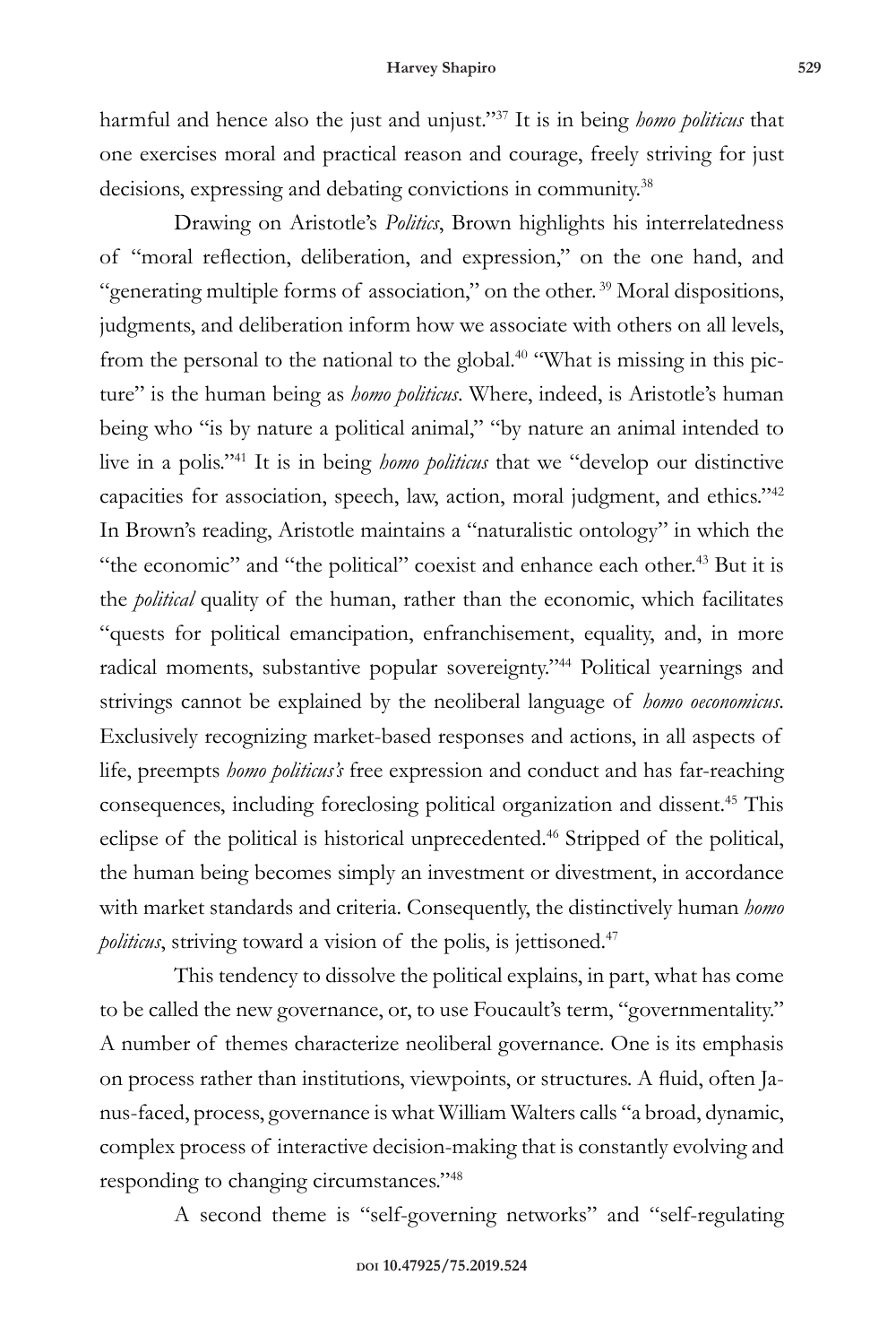#### **530 Politics Under Erasure**

systems."<sup>49</sup> The role of governance, then, is to manage these networks that are "presumed to have their own autonomy and materiality."<sup>50</sup> Similar to Brown's observation of the "vanquishing of the political," Walters, in his critique, stresses governance's "antipolitical," self-regulating quality, its "containing and displacing politics,"51 and its "displacing political conflict."52 The theme of inclusive, "collective problem-solving" masks governance's "narrow, instrumental conception of democracy which functions as little more than an institutional support for market-oriented reforms."53 No political struggles are necessary or relevant, as politics becomes "a game of multilevel collective self-management."54 Thus, governance avoids political discussion, flattens hierarchical relations of power and authority, and extolls networks, partnerships, and shared responsibility.

The semantic affinity of the terms "governance" and "governing" belies governance's paradoxical, distinctively apolitical or anti-political quality and its conception of the political as "a domain of strategies, techniques, and procedures through which different forces and groups attempt to render their programs operable."55 Political agency, then, is alien to governance's reduction of politics to managing and solving problems. The consequences are grave. In Brown's words: "As problem solving replaces deliberation about social conditions and possible political futures, as consensus replaces contestation among diverse perspectives, political life is emptied of … robust expressions of different political positions and desires."56

Governance's marketization and evacuation of the political also can be seen in the ways faculty curricular responsibility is displaced by consumer standards and investor speculation.<sup>57</sup> And, the very titles of much recent scholarship suggest deep concerns with neoliberalism's diminution of politics in faculty governance: "Disenchanted Professionals: The Politics of Faculty Governance in the Neoliberal Academy,"<sup>58 "The Rise and Decline of Faculty Governance:</sup> Professionalization and the Modern American University,"<sup>59</sup> "Ideas of a University, Faculty Governance, and Governmentality in Higher Education,"60 and "Neoliberal Ideologies, Governmentality and the Academy."61 Indeed, today, it is worth considering just how much of our academic shared governance is becoming a responsibilized anti-politics.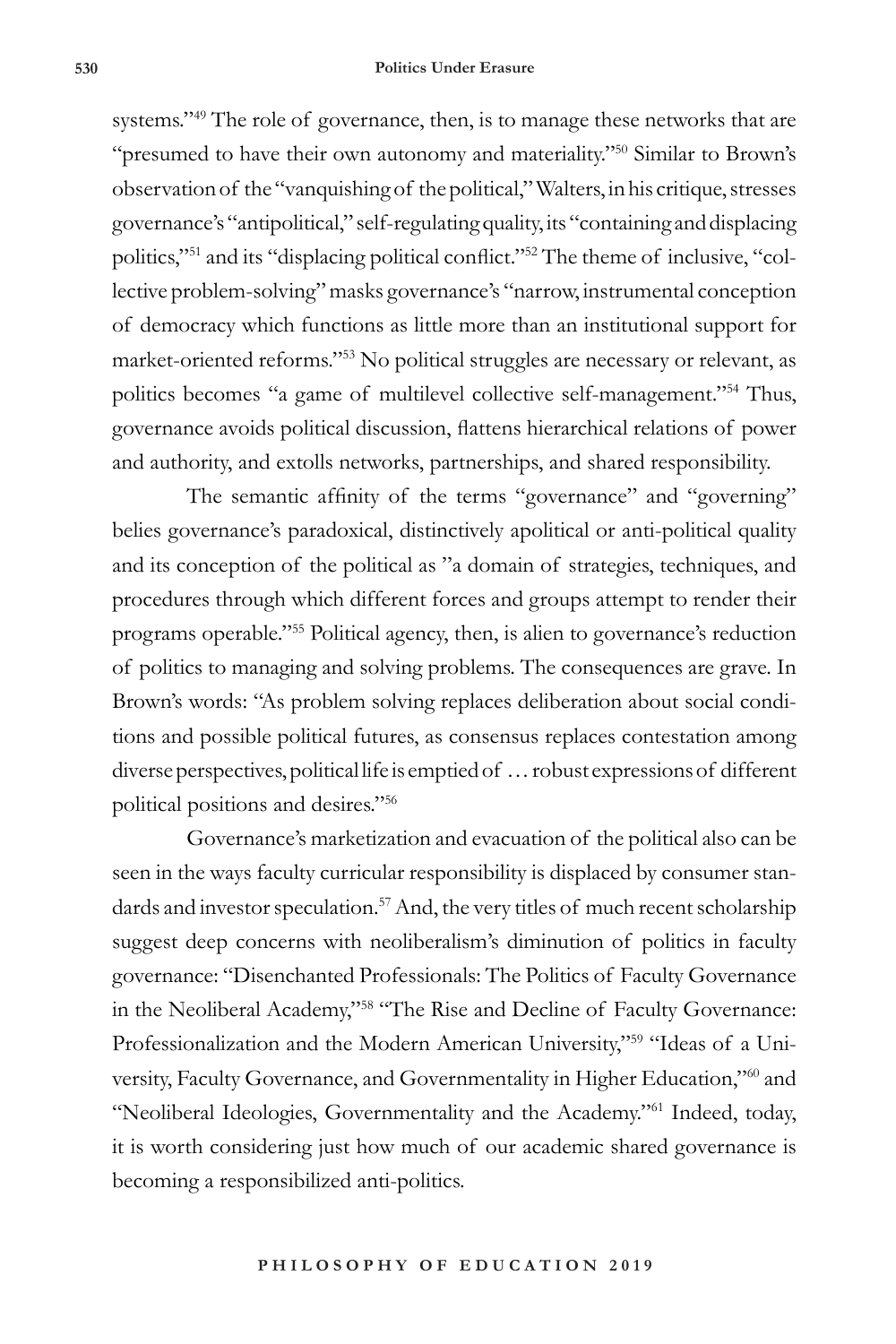#### RESPONSIBILIZATION AND DEVOLUTION

Responsibilization refers to the process or technique wherein we become responsible for an activity, problem, or task that previously had been the responsibility of individuals or entities with broader authority and resources. While this term originally was used in neoliberal challenges to the welfare state, it has now become part of the discourse on neoliberal governance and governmentality in general. The process of shifting responsibility from sources of broader, more resourced authority to those with narrow, less resourced authority is referred to as devolution. Authority and responsibility, then, are devolved to the point that a far less powerful entity, group, or individual becomes responsibilized. To become responsibilized is not to be confused with being given autonomy, however. In fact, moral freedom, the freedom to choose our means and ends, is jettisoned when we become managed through responsibilization.

A common example of devolution and responsibilizaton is the now widely used budget management system referred to as "responsibility-centered management" (RCM). In this system, a given academic unit – such as a department, program, school, center, or college – bears the costs as well as the revenue for its operation, leaving a portion of that revenue for central administration costs. But without the sufficient resources – financial and otherwise – being made available to it, that unit is now responsibilized to live within its specific revenue limits. While this may be efficient budgeting, it has consequences, such as excessive reliance on less expensive adjunct faculty, perpetuating the phenomenon of an underpaid, overworked, job-security-less, and benefits-poor labor force.

Another example of the eclipse of *homo politicus* and of its being supplanted by a responsibilized *homo oeconomicus*, are certain practices of funding faculty scholarship and professional development. In some cases, there is a fund, governed by a committee of faculty, that makes decisions on professional conference funding. Requests are carefully evaluated as to how they will serve the institution. There is no assumption or premise that academic freedom and scholarship are the primary criteria, nor that, as part the professorate, one should have an annual allocation for this purpose. This governance by a faculty committee is an example of dissolution of a hierarchical or collective relationship that asserts the importance of faculty's academically free decisions for attend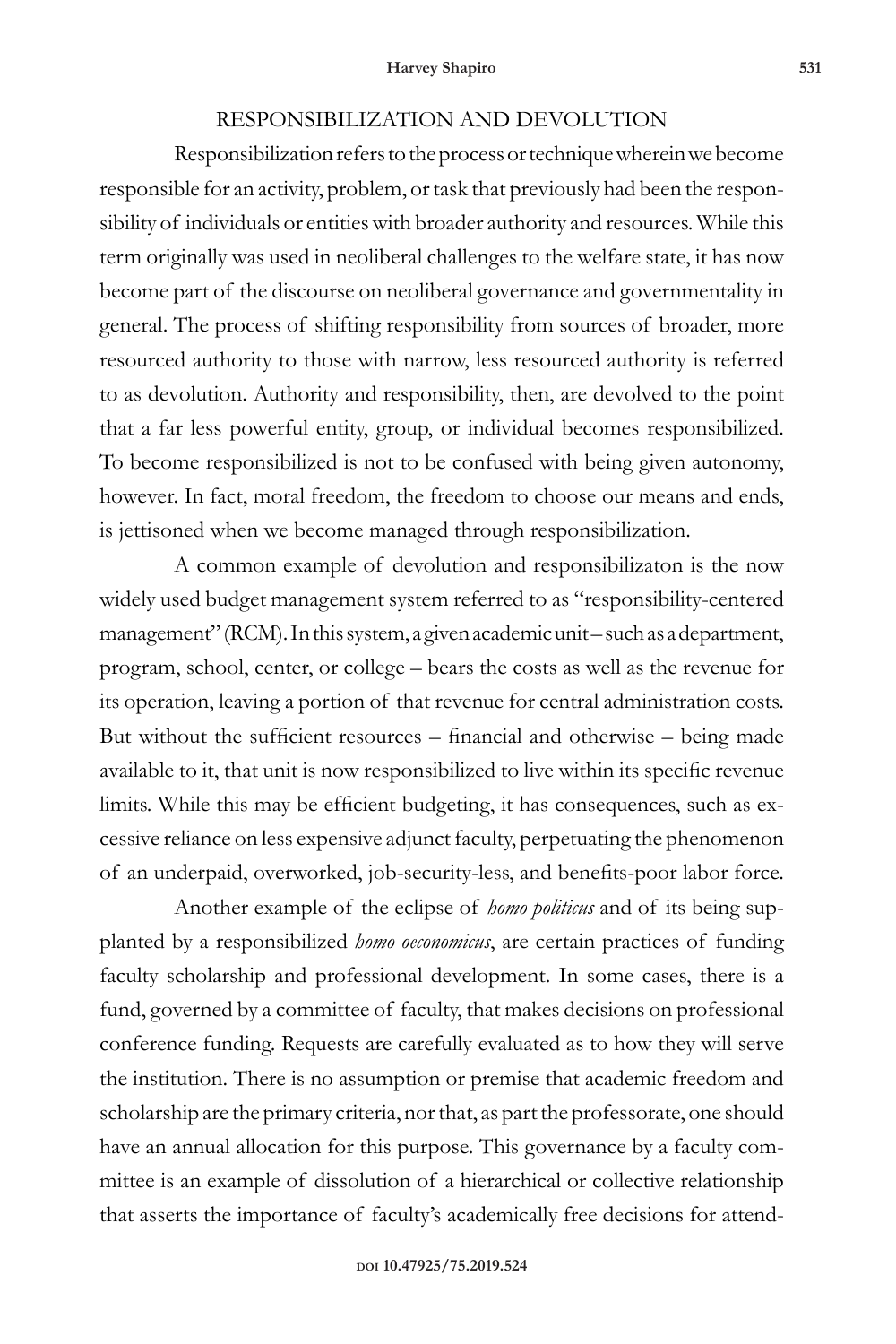ing and participation in conferences in their academic fields. There is, then, no structure of faculty advocacy, in this regard. Having a devolved authority, this committee is responsibilized to make its own decisions on the efficacy of a faculty proposal, but only within the limits of its mandate and resources.<sup>62</sup>

# "BEST" PRACTICES AND BENCHMARKS

The dissolution of the political can be found in the ubiquitous, professedly impartial terms, "best practices" and "benchmarks," informed by a neoliberal market concern for "what works," in that they exclude politics and ethics from policy conversations, privileging, instead, a kind of technical problem solving. Thus, in higher education today, we witness, frequent appeals to the notion of "best practices" as justifying program elimination, administrative reconfigurations, mandated teaching, required assessment practices, budget reductions, and implementing new information technologies. Taken as *best* practices they are presumed to have a generic value across professions and fields, thus masking the norms and values that inform them. Rather than appealing to the values, assumptions, and purposes behind the practices, arguing against a *best* practice can only appeal to other practices that are considered even *better*. Purely means to unspecified ends, best practices are just that—*practices* which are considered "exemplary behaviors modeled into processes."63

"Benchmarking" of best practices, then, becomes a key vehicle for those practices' implementation. Distinctively neoliberal, benchmarking is decidedly ahistorical, as it "dispenses with history as a form of knowledge—how an organization or firm has traditionally or recently done things is irrelevant to how it should do them and must be the first things jettisoned in a benchmarking process."64 Moreover, these ahistorical, seemingly impartial, dispositions toward best practices and benchmarking presume that there are no modes of conduct necessarily specific to particular academic areas and professions: "A key premise of benchmarking is that best practices can be exported from one industry or sector to another and that some of the most valuable reforms will happen by creatively adapting practices in one field to another."<sup>65</sup> We now hear of universities that describe their structural transformations into a matrix of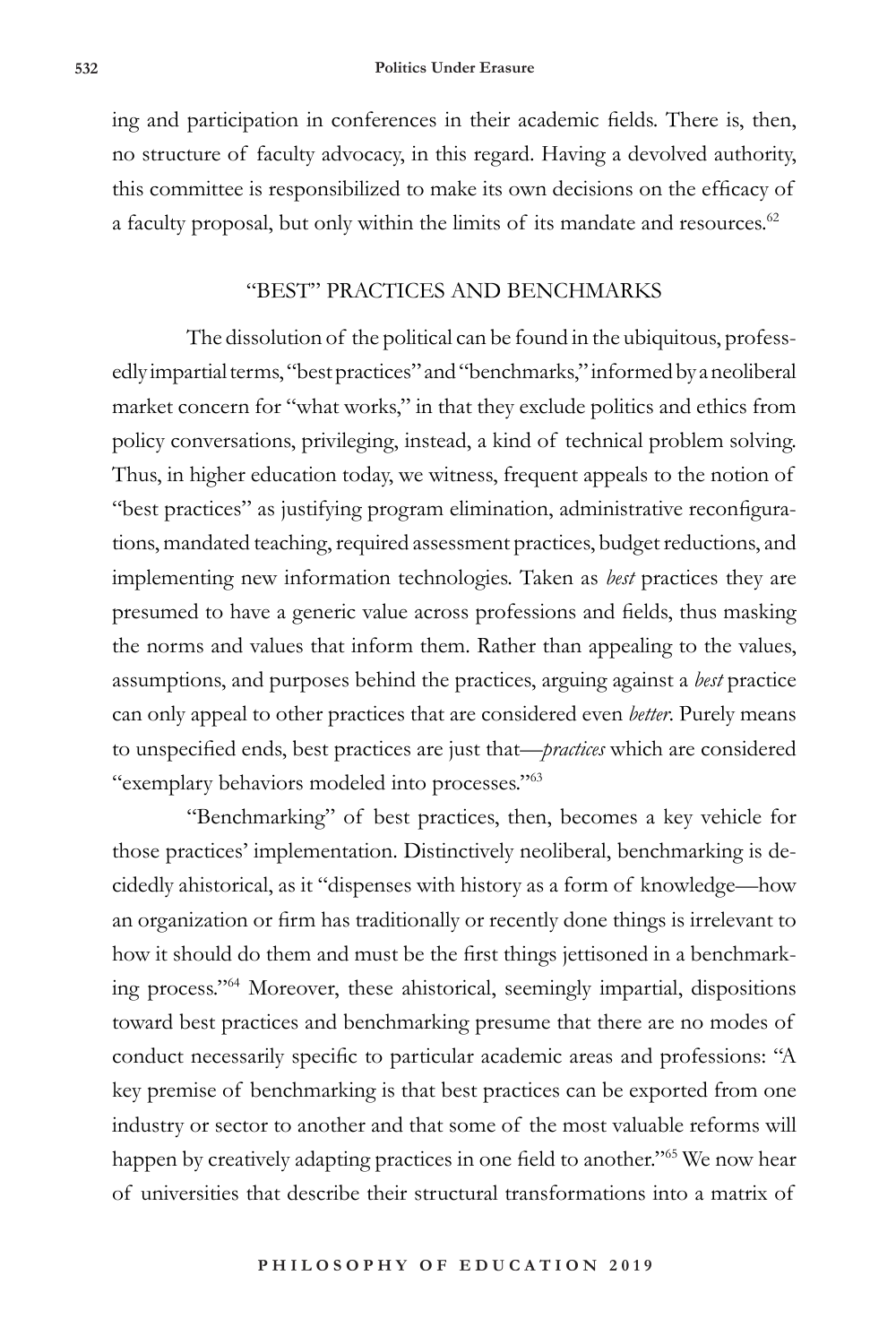"knowledge networks," organized around broad, practical "domains," rather than disciplines, in order to readily offer "stackable," modules that are easily re-used for different contexts and learners.<sup>66</sup> Almost palpable, here, are the moral, political, agentive vacuum and the absence of a pluralist disciplinarity.

In addition to ignoring institutional histories and purposes, the neoliberal character of benchmarking gives scant attention to what is actually produced or provided through the practices being benchmarked. Instead, the content-less norms of efficiency, investment value, cost-effectiveness, productivity, and consumer satisfaction subsist within their correlative practices. The practices, then, constitute mere means to unstated ends. As Brown shows: "This permits private-sector practices to move readily into the public sector; it allows, for example, educational or health care institutions to be transformed by practices developed in the airline or computer industries."<sup>67</sup> Equally significant, this purported transferability of practices, without regard for or reflection on what they produce or achieve, is driven by an ostensibly universal goal of market competitiveness.68 These practices are consistent with and further underscore, the anti-political character of neoliberal governance: The universal criteria of the marketplace dissolve debate over purposes and desirable outcomes, reducing deliberation and advocacy to collaborative implementation of generic processes.

Value-neutral rhetoric abounds in higher education today, emphasizing the themes of collective networking, competition, market metrics, and generic references to growth. We read and hear of faculty being invited to be part of "collective journeys" to unspecified "places" and "heights," expanding "brand recognition," innovation on the "cutting edge," and breaking new "paths." Just what does it mean that these journeys are collective? What are the new heights that we are reaching? How are brand recognition, innovation, going further, and networking virtues, in and of themselves, without reference to their destinations, purposes, consequences, and, equally important, to what they may be sacrificing? Similarly, value-neutral and process-focused language are evident in references to growth and success, without explaining just what kinds of growth and success these are. Even when making a moral or social value statement, we often hear its justification rooted in market values, as when cultural competency is presented as a prerequisite for career agility and professional thriving. Similarly, seeming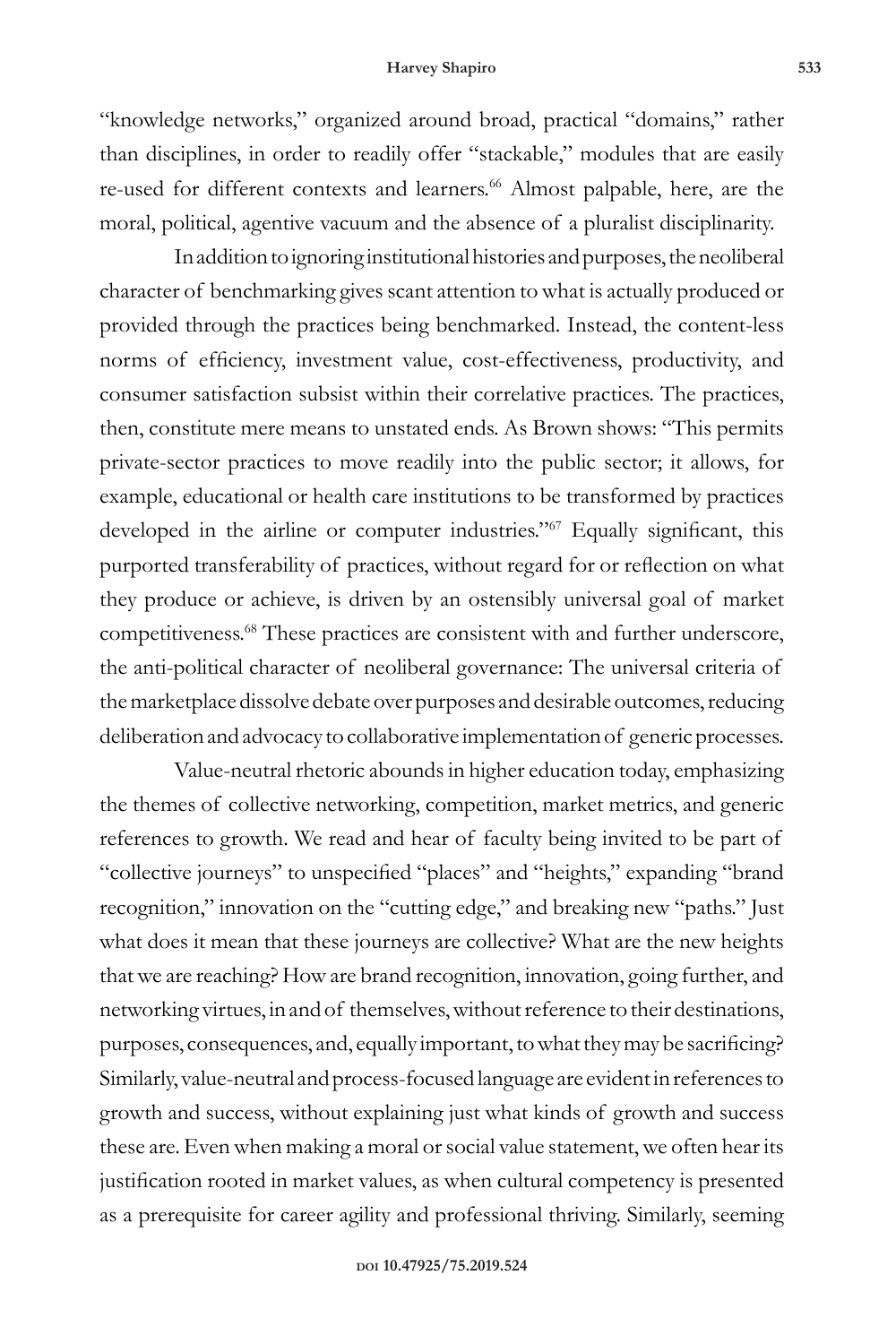appeals to social values are often cast in content-less references to unspecified larger causes and a greater good.<sup>69</sup>

As I review these kinds of university statements, I wonder what the place would be for what Hannah Arendt describes as "reason's need to think beyond the limits of what can be known" and the importance of one's ability "to think beyond the limitations of knowledge, to do more with his intellectual abilities, his brain power, than to use them as an instrument for knowing and doing."70 In recognizing how the political has become shrouded or even dissolved in the contemporary neoliberal academy, we are presented with the opportunity to change the language and rationality which cast us in the mold of *homo oeconomicus*. The question before us is: How can our recovery of *homo politicus* and of thought help avoid a student, professor, or governance body being reduced to a pure *homo oeconomicus* in a neoliberal order of reason? Answering this question requires recognizing when responsibilization parades as responsibility, devolved authority as autonomy, governance as governing, consumerism as student-centeredness, and marketization as mission.

3 Michel Foucault, *The Birth of Biopolitics* (New York: Palgrave Macmillan, 2008).

<sup>1</sup> Wendy Brown, *Undoing the Demos: Neoliberalism's Stealth Revolution* (New York: Zone Books, 2016).

<sup>2</sup> William Walters, *Governmentality: Critical Encounters* (New York: Routledge, 2012).

<sup>4</sup> Bronwyn Davies and Peter Bansel, "Governmentality and Academic Work: Shaping the Hearts and Minds of Academic Workers," *Journal of Curriculum Theorizing* 26, no. 3 (2010).

<sup>5</sup> Gert Biesta, "Evidence Based Practice in Education: Between Science and Democracy," in *A Companion to Research in Education*, eds. Alan Reid, Paul Hart, and Michael Peters (Dordrecht: Springer, 2014), 391–400; Gert J. J. Biesta, "Why 'What Works' Won't Work: Evidence-Based Practice and the Democratic Deficit of Educational Research," *Educational Theory* 57, no. 1 (2007): 1–22.

<sup>6</sup> Gaile S. Cannella and Mirka Koro-Ljungberg, "Neoliberalism in Higher Education: Can We Understand? Can We Resist and Survive? Can We Become Without Neoliberalism?," *Cultural Studies ↔ Critical Methodologies* 17, no. 3 (2017), 155.

<sup>7</sup> John S. Levin and Aida Aliyeva, "Embedded Neoliberalism within Faculty Behaviors," *The Review of Higher Education* 38, no. 4 (2015): 537–563.

<sup>8</sup> For example, see: B. Pusser, K. Kempner, S. Marginson, and I Ordorika, *Universities and the Public Sphere: Knowledge Creation and State Building in the Era of Globalization* (New York: Routledge, 2011); David Meens, "Democratic Education versus Smithian Efficiency Prospects for a Deweyan Ideal in the 'Neoliberal Age'," *Educational Theory* 66, no. 1/2 (2016).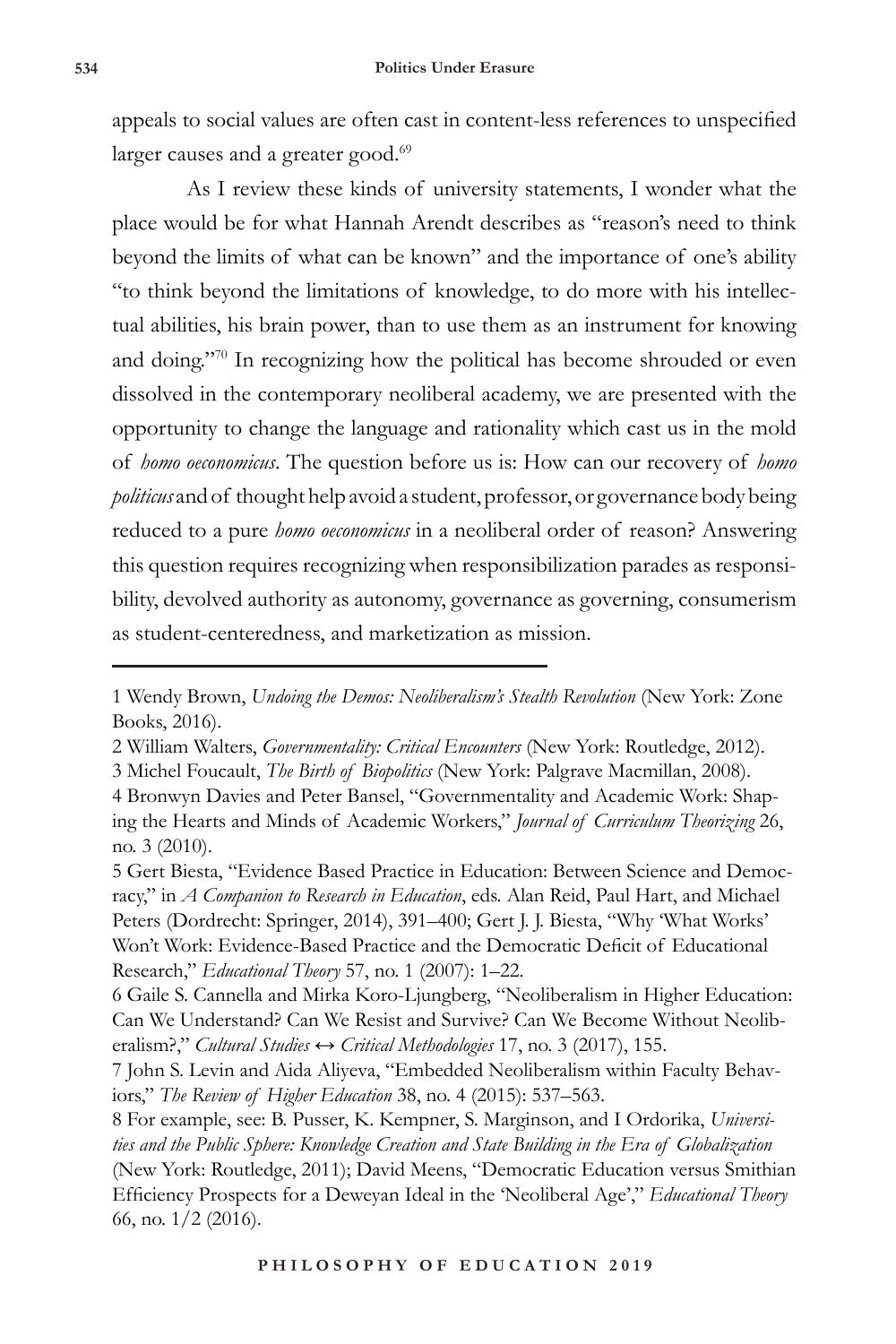9 Foucault, *The Birth of Biopolitics*, 278. See Brown, *Undoing the Demos: Neoliberalism's Stealth Revolution*, 83.

10 Natasha Jankowski and Staci Provezis, "Neoliberal Ideologies, Governmentality, and the Academy," *Educational Philosophy and Theory* 46, no. 5 (2014), 481.

11 Meens, "Democratic Education versus Smithian Efficiency."

12 Michael Peters, "The New Prudentialism in Education: Actuarial Rationality and the Entrepreneurial Self," *Educational Theory* 55, no. 2 (2005): 123–137.

13 Maarten Simons, "Learning as Investment: Notes on Governmentality and Biopolitics," *Educational Philosophy and Theory* 38, no. 4 (2006): 523–540.

14 Foucault, *The Birth of Biopolitics,* 276.

15 Brown, *Undoing the Demos*, 19.

16 Ibid., 83.

17 Ibid., 84.

18 Ibid.

19 Ibid.

20 Ibid., 71.

21 Ibid.

22 Foucault, *Birth of Biopolitics,* 215.

23 Ibid., 224.

24 Ibid., 227.

25 Ibid., 229.

26 Ibid., 228.

27 Ibid.

28 Ibid., 244.

29 Ibid., 183.

30 Brown, *Undoing the Demos,* 78.

31 Ibid.

32 Ibid.

33 Ibid.

34 Brown, *Undoing the Demos*. Foucault does speak of the irreducibility of the "subject of interest" to the "subject of right" (*homo juridicus*) and of the incommensurate logic of *homo oeconomicus* and *homo juridicus*. Yet, Brown shows the inequivalence of Foucault's "*homo juridicus*" and her characterization of *homo politicus*. For Foucault, Brown argues, "*homo juridicus* is a creature derived or deduced from state sovereignty, not from imagined primary drives or capacities in the human being — it bears no parallel with the primary drives of *homo oeconomicus*" (85).

35 Brown, *Undoing the Demos*, 85-6.

36 Aristotle, *The Politics,* trans. Ernest Barker (Oxford: Clarendon, 1946).

37 Aristotle, *The Politics*, 1253a8.

38 See Malte Faber, Reiner Manstetten, and Thomas Petersen, "*Homo Oeconomicus* and *Homo Politicus*: Political Economy, Constitutional Interest and Ecological Interest," *KYKLOS* 50, 1997, 473.

39 Aristotle, *Politics*, 1.2.13; Brown, *Undoing the Demos*, 88.

40 Brown, *Undoing the Demos,* 88.

41 Aristotle, *The Politics;* Brown, *Undoing the Demos*, 87.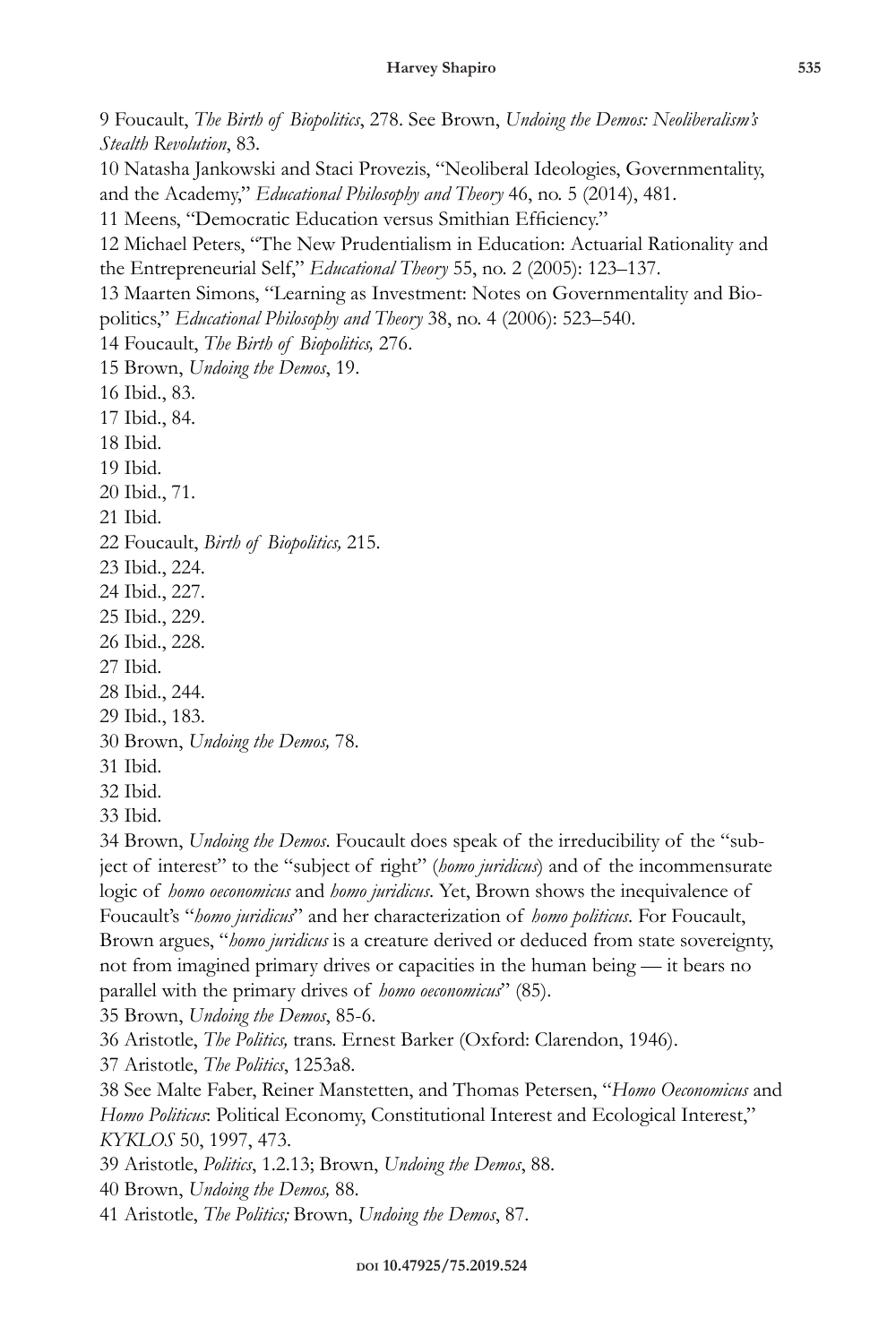42 Brown, *Undoing the Demos,* 88.

43 Ibid., 89.

44 Ibid., 94.

45 Ibid., 99.

46 Ibid.

47 Ibid., 110.

48 William Walters, "Some Critical Notes on 'Governance'," *Studies in Political Economy* 73 (Spring–Summer 2004); Commission for Global Governance, *Our Global Neighbourhood: the Report of the Commission on Global Governance* (Oxford: Oxford University Press, 1995).

49 Walters, "Some Critical Notes on 'Governance," 29.

50 Walters, "Some Critical Notes on 'Governance,'" 30.

51 William Walters, *Governmentality: Critical Encounters* (New York: Taylor and Francis, 2012), 80.

52 Walters, *Governmentality,* 33.

53 Walters, *Governmentality,* 33–4.

54 Walters, *Governmentality,* 35.

55 Nikolas Rose and Peter Miller, "Political Power beyond the State: Problematics of Government," *The British Journal of Sociology* 43, no. 2 (1992): 173–205. Also see Elizabeth Meehan, "From Government to Governance, Civic Participation and 'New Politics': The Context of Potential Opportunities for the Better Representation of Women," Center for Advancement of Women in Politics, School of Politics and International Studies, Queen's University, Belfast, Occasional Paper no. 5 (October 2003). Meehan refers to governance as "a specific mode of governing that is evacuated of agents and institutionalized in processes, norms, and practices … that bear no reference to agents."

56 Brown, *Undoing the Demos*, 127.

57 Ibid., 183.

58 Timothy Kaufman-Osborn, "Disenchanted Professionals: The Politics of Faculty Governance in the Neoliberal Academy," *Perspectives on Politics* 15, no. 1 (2017): 100–115.

59 Larry Gerber, *The Rise and Decline of Faculty Governance: Professionalization and the Modern American University* (Baltimore: Johns Hopkins University Press, 2014).

60 Susan Talburt, "Ideas of a University, Faculty Governance, and Governmentality in Higher Education," in *Handbook of Theory and Research* Volume XX, ed. John C. Smart (Dordrecht: Springer, 2005), 459–505.

61 Jankowski and Provezis, "Neoliberal Ideologies, Governmentality and the Academy," 475–487.

62 The universities' names and specific documents are withheld.

63 T. C. Shivakumar and S. Prabhu, "Best Practices in a Modern Library and Information Center," in *National Conference on Management of Modern Libraries*, eds. K. Shivananda Bhat, Mahabaleshwara Rao, and Rekha D. Pai (New Delhi: Allied Publishers, 2014), 179.

64 Brown, *Undoing the Demos*, 136.

65 Ibid., 136–7.